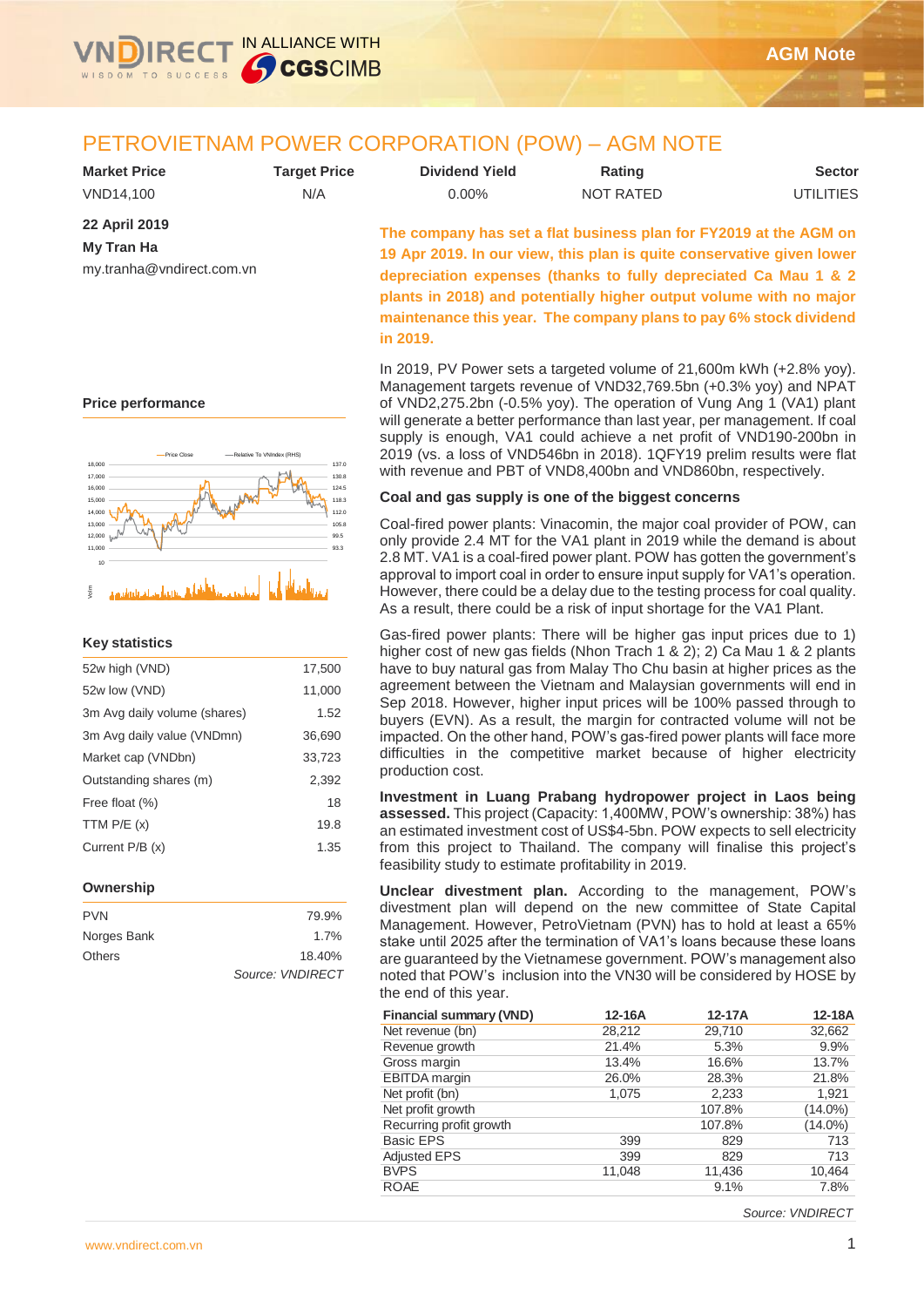# WINDIRECT IN ALLIANCE WITH

#### **Income statement**

| (VNDbn)                       | 12-16A    | 12-17A    | 12-18A    |
|-------------------------------|-----------|-----------|-----------|
| Net revenue                   | 28,212    | 29,710    | 32,662    |
| Cost of sales                 | (24, 429) | (24, 787) | (28, 186) |
| Gen & admin expenses          | (739)     | (799)     | (793)     |
| Selling expenses              | (17)      | (16)      | 0         |
| <b>Operating profit</b>       | 3,027     | 4,107     | 3,683     |
| <b>Operating EBITDA</b>       | 7,343     | 8,423     | 7,604     |
| Depreciation and amortisation | (4, 316)  | (4, 316)  | (3,920)   |
| <b>Operating EBIT</b>         | 3,027     | 4,107     | 3,683     |
| Interest income               | 459       | 414       | 516       |
| Financial expense             | (1,798)   | (1,806)   | (1,779)   |
| Net other income              | (6)       | (4)       | 22        |
| Income from associates & JVs  | 15        | 22        | 50        |
| Pre-tax profit                | 1,696     | 2,733     | 2,492     |
| Tax expense                   | (178)     | (132)     | (205)     |
| Minority interest             | (443)     | (368)     | (366)     |
| Net profit                    | 1,075     | 2,233     | 1,921     |
| Adj. net profit to ordinary   | 1,075     | 2,233     | 1,921     |
| Ordinary dividends            |           |           |           |
| <b>Retained earnings</b>      | 1,075     | 2,233     | 1,921     |

#### **Balance sheet**

| (VNDbn)                               | 12-16A | 12-17A | 12-18A |
|---------------------------------------|--------|--------|--------|
| Cash and equivalents                  | 4,671  | 2,266  | 3,185  |
| Short term investments                | 60     | 1,039  | 176    |
| Accounts receivables                  | 10,230 | 6,744  | 7,531  |
| Inventories                           | 3,347  | 3,533  | 4,187  |
| Other current assets                  | 211    | 196    | 172    |
| <b>Total current assets</b>           | 18,519 | 13,778 | 15,251 |
| <b>Fixed assets</b>                   | 48,350 | 44,282 | 40,555 |
| Total investments                     | 931    | 957    | 937    |
| Other long-term assets                | 1,933  | 1,567  | 1,369  |
| <b>Total assets</b>                   | 69,732 | 60,583 | 58,111 |
| Short-term debt                       | 5,888  | 6,099  | 6,554  |
| Accounts payable                      | 6,169  | 5,041  | 5,900  |
| Other current liabilities             | 6,021  | 2,729  | 5,116  |
| <b>Total current liabilities</b>      | 18,078 | 13,868 | 17,571 |
| Total long-term debt                  | 24,669 | 18,779 | 13,304 |
| Other liabilities                     | 189    | 213    | 422    |
| Share capital                         | 21,774 | 21,774 | 23,419 |
| Retained earnings reserve             | 1,015  | 1,282  | 859    |
| <b>Shareholders' equity</b>           | 24,055 | 24,902 | 24,506 |
| Minority interest                     | 2,741  | 2,822  | 2,309  |
| <b>Total liabilities &amp; equity</b> | 69,732 | 60,583 | 58,111 |

#### **Cash flow statement**

| (VNDbn)                                     | 12-16A   | 12-17A   | 12-18A   |
|---------------------------------------------|----------|----------|----------|
| Pretax profit                               | 1,696    | 2,733    | 2,492    |
| Depreciation & amortisation                 | 4,316    | 4,316    | 3,920    |
| Tax paid                                    | (242)    | (190)    | (96)     |
| Other adjustments                           | 385      | 2,806    | (2,604)  |
| Change in working capital                   | (2, 392) | (3, 531) | 1,334    |
| Cash flow from operations                   | 3,764    | 6,134    | 5,046    |
| Capex                                       | (1,673)  | (308)    | (219)    |
| Proceeds from assets sales                  | 0        | 1        | 0        |
| <b>Others</b>                               | 297      | (751)    | 1,774    |
| Other non-current assets changes            | (0)      | 0        | 0        |
| Cash flow from investing activities         | (1, 376) | (1,059)  | 1,555    |
| New share issuance                          | O        | 31       | $\Omega$ |
| Shares buyback                              | 0        | 0        | 0        |
| Net borrowings                              | (3, 168) | (5,680)  | (5,019)  |
| Other financing cash flow                   | (179)    | (247)    | (265)    |
| Dividends paid                              | (430)    | (1, 563) | (349)    |
| Cash flow from financing activities         | (3,776)  | (7, 458) | (5,633)  |
| Cash and equivalents at beginning of period | 6,073    | 4,671    | 2,266    |
| Total cash generated                        | (1,388)  | (2, 382) | 969      |
| Cash and equivalents at the end of period   | 4,686    | 2,289    | 3,235    |

#### **Key ratios**

| 12-16A | 12-17A | 12-18A     |
|--------|--------|------------|
|        |        |            |
| 3.8%   | 7.5%   | 5.9%       |
|        | 0.46   | 0.55       |
|        | 3.4%   | 3.2%       |
|        | 2.66   | 2.40       |
|        | 9.1%   | 7.8%       |
|        |        |            |
| 127    | 80     | 82         |
| 50.1   | 52.0   | 54.2       |
| 92.4   | 74.2   | 76.4       |
|        | 0.64   | 0.77       |
| 1.9%   | 4.2%   | 4.1%       |
|        |        |            |
| 1.02   | 0.99   | 0.87       |
| 0.84   | 0.74   | 0.63       |
| 0.26   | 0.24   | 0.19       |
| 85.2   | 57.7   | 59.6       |
|        |        |            |
| 21.4%  | 5.3%   | 9.9%       |
|        | 35.7%  | $(10.3\%)$ |
|        | 107.8% | $(14.0\%)$ |
|        | 107.8% | $(14.0\%)$ |
|        |        |            |
| 399    | 829    | 713        |
| 11,048 | 11,436 | 10.464     |
|        |        |            |

*Source: VNDIRECT*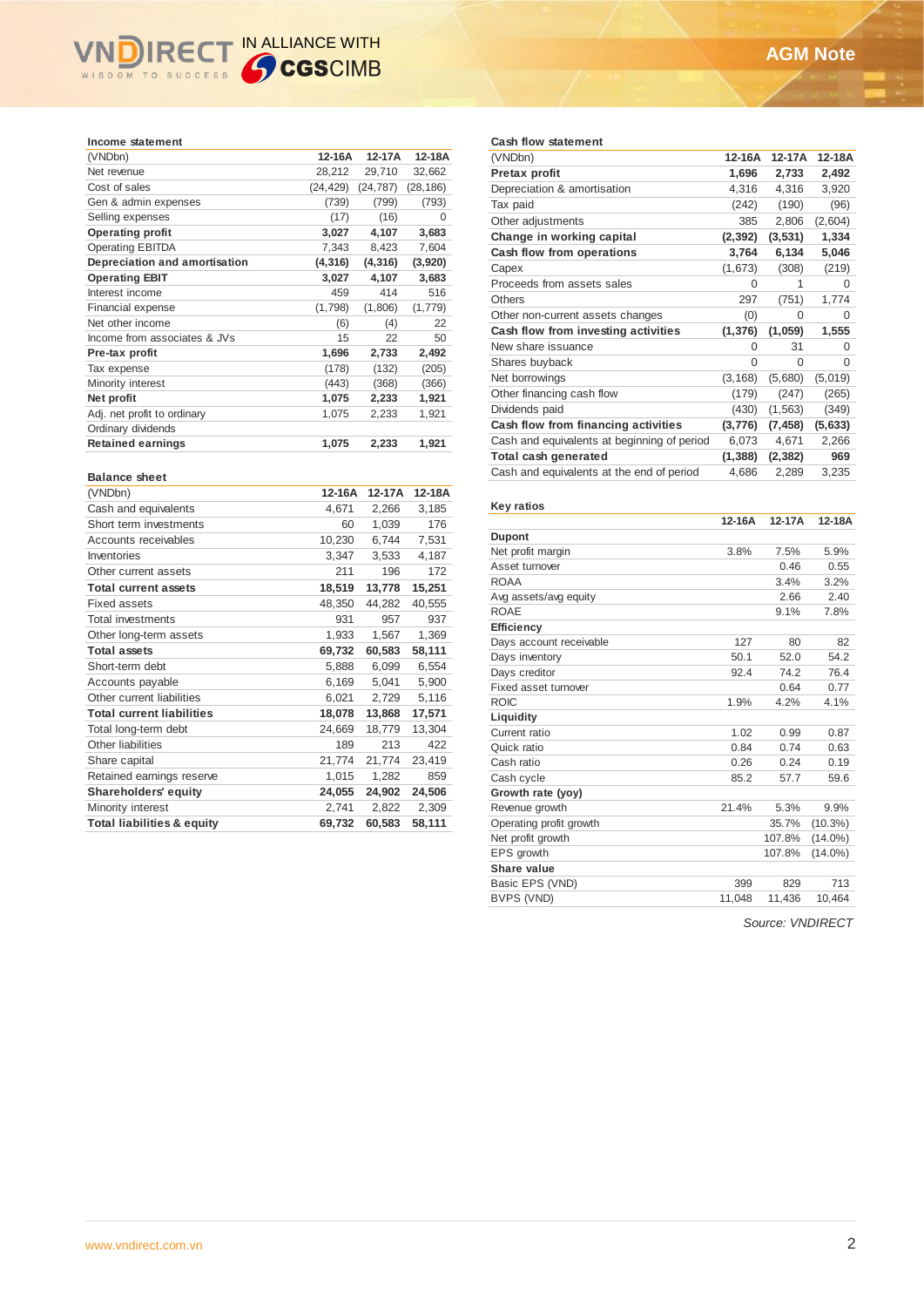

## **DISCLAIMER**

The content of this report (including the views and opinions expressed therein, and the information comprised therein) has been prepared by and belongs to VNDIRECT Securities Corporation, and is distributed by CGS-CIMB or CIMB Investment Bank Berhad ("CIMB"), as the case may be, pursuant to an arrangement between VNDIRECT Securities Corporation and CGS-CIMB. VNDIRECT Securities Corporation is not an affiliate of CGS-CIMB or CIMB.

This report is not directed to, or intended for distribution to or use by, any person or entity who is a citizen or resident of or located in any locality, state, country or other jurisdiction where such distribution, publication, availability or use would be contrary to law or regulation.

By accepting this report, the recipient hereof represents and warrants that he is entitled to receive such report in accordance with the restrictions set forth below and agrees to be bound by the limitations contained herein (including the "Restrictions on Distributions" set out below). Any failure to comply with these limitations may constitute a violation of law. This publication is being supplied to you strictly on the basis that it will remain confidential. No part of this report may be (i) copied, photocopied, duplicated, stored or reproduced in any form by any means or (ii) redistributed or passed on, directly or indirectly, to any other person in whole or in part, for any purpose without the prior written consent of CGS-CIMB or CIMB, as the case may be.

The information contained in this research report is prepared from data believed to be correct and reliable at the time of issue of this report.

VNDIRECT Securities Corporation may or may not issue regular reports on the subject matter of this report at any frequency and may cease to do so or change the periodicity of reports at any time. None of VNDIRECT Securities Corporation, CGS-CIMB or CIMB is under any obligation to update this report in the event of a material change to the information contained in this report. None of VNDIRECT Securities Corporation, CGS-CIMB or CIMB has any and will accept any, obligation to (i) check or ensure that the contents of this report remain current, reliable or relevant, (ii) ensure that the content of this report constitutes all the information a prospective investor may require, (iii) ensure the adequacy, accuracy, completeness, reliability or fairness of any views, opinions and information, and accordingly, VNDIRECT Securities Corporation, CGS-CIMB and CIMB and their respective affiliates and related persons including China Galaxy International Financial Holdings Limited ("CGIFHL") and CIMB Group Sdn. Bhd. ("CIMBG") and their respective related corporations (and their respective directors, associates, connected persons and/or employees) shall not be liable in any manner whatsoever for any consequences (including but not limited to any direct, indirect or consequential losses, loss of profits and damages) of any reliance thereon or usage thereof. In particular, VNDIRECT Securities Corporation, CGS-CIMB and CIMB disclaim all responsibility and liability for the views and opinions set out in this report.

Unless otherwise specified, this report is based upon reasonable sources. Such sources will, unless otherwise specified, for market data, be market data and prices available from the main stock exchange or market where the relevant security is listed, or, where appropriate, any other market. Information on the accounts and business of company(ies) will generally be based on published statements of the company(ies), information disseminated by regulatory information services, other publicly available information and information resulting from our research. Whilst every effort is made to ensure that statements of facts made in this report are accurate, all estimates, projections, forecasts, expressions of opinion and other subjective judgments contained in this report are based on assumptions considered to be reasonable as of the date of the document in which they are contained and must not be construed as a representation that the matters referred to therein will occur. Past performance is not a reliable indicator of future performance. The value of investments may go down as well as up and those investing may, depending on the investments in question, lose more than the initial investment. No report shall constitute an offer or an invitation by or on behalf of CGS-CIMB, CIMB, or VNDIRECT Securities Corporation, or their respective affiliates (including CGIFHL, CIMBG and their respective related corporations) to any person to buy or sell any investments.

CGS-CIMB, CIMB and/or VNDIRECT Securities Corporation and/or their respective affiliates and related corporations (including CGIFHL, CIMBG and their respective related corporations), their respective directors, associates, connected parties and/or employees may own or have positions in securities of the company(ies) covered in this research report or any securities related thereto and may from time to time add to or dispose of, or may be materially interested in, any such securities. Further, CGS-CIMB, CIMB and/or VNDIRECT Securities Corporation, and/or their respective affiliates and their respective related corporations (including CGIFHL, CIMBG and their respective related corporations) do and seek to do business with the company(ies) covered in this research report and may from time to time act as market maker or have assumed an underwriting commitment in securities of such company(ies), may sell them to or buy them from customers on a principal basis and may also perform or seek to perform significant investment banking, advisory, underwriting or placement services for or relating to such company(ies) as well as solicit such investment, advisory or other services from any entity mentioned in this report.

CGS-CIMB, CIMB and/or VNDIRECT Securities Corporation and/or their respective affiliates (including CGIFHL, CIMBG and their respective related corporations) may enter into an agreement with the company(ies) covered in this report relating to the production of research reports. CGS-CIMB, CIMB and/or VNDIRECT Securities Corporation may disclose the contents of this report to the company(ies) covered by it and may have amended the contents of this report following such disclosure.

The analyst responsible for the production of this report hereby certifies that the views expressed herein accurately and exclusively reflect his or her personal views and opinions about any and all of the issuers or securities analysed in this report and were prepared independently and autonomously. No part of the compensation of the analyst(s) was, is, or will be directly or indirectly related to the inclusion of specific recommendations(s) or view(s) in this report. The analyst(s) who prepared this research report is prohibited from receiving any compensation, incentive or bonus based on specific investment banking transactions or for providing a specific recommendation for, or view of, a particular company. Information barriers and other arrangements may be established where necessary to prevent conflicts of interests arising. However, the analyst(s) may receive compensation that is based on his/their coverage of company(ies) in the performance of his/their duties or the performance of his/their recommendations and the research personnel involved in the preparation of this report may also participate in the solicitation of the businesses as described above. In reviewing this research report, an investor should be aware that any or all of the foregoing, among other things, may give rise to real or potential conflicts of interest. Additional information is, subject to the duties of confidentiality,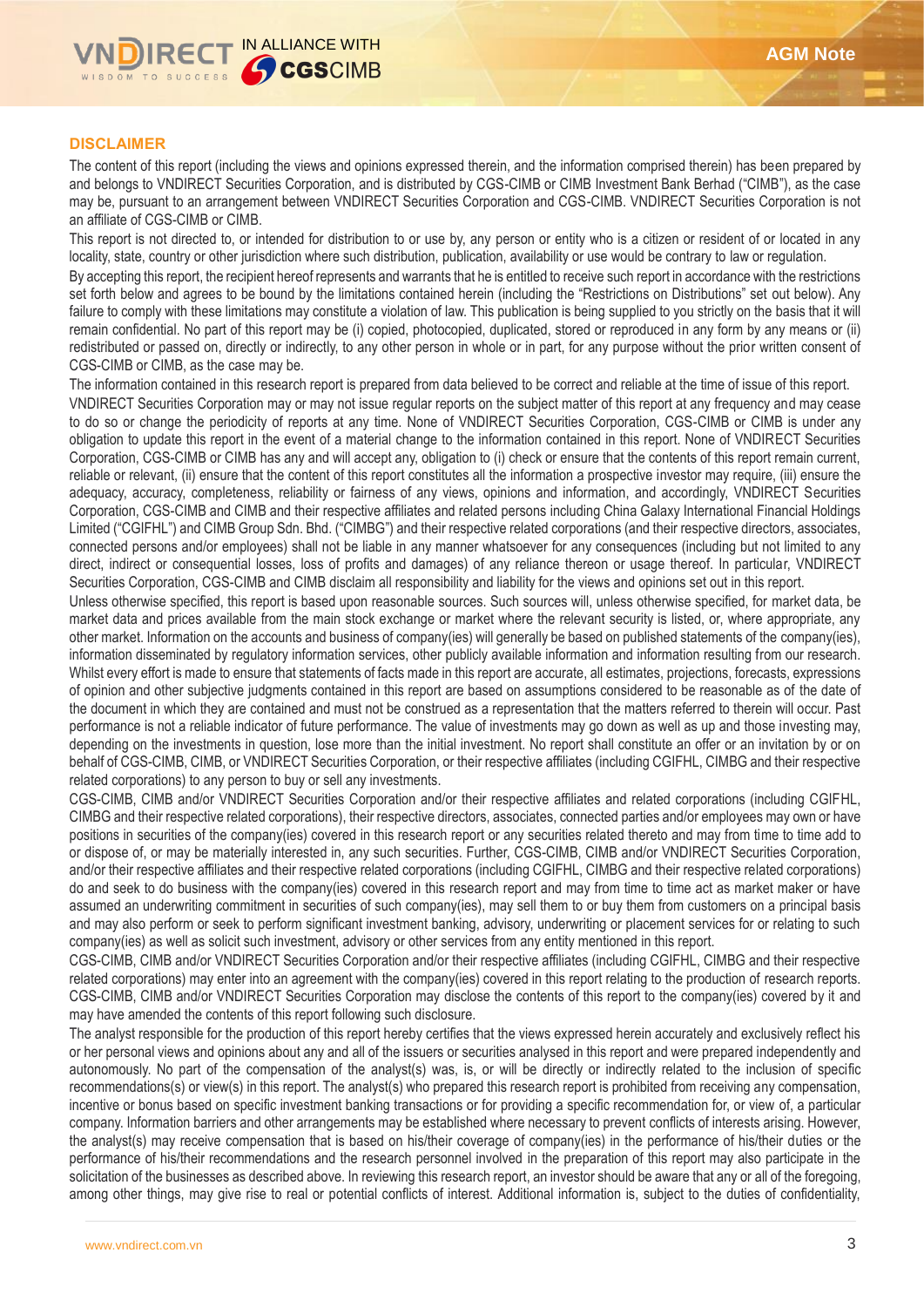#### available on request.

The term "VNDIRECT Securities Corporation" shall, unless the context otherwise requires, mean VNDIRECT Securities Corporation and its affiliates, subsidiaries and related companies. The term "CGS-CIMB" shall denote, where appropriate, the relevant entity distributing or disseminating the report in the particular jurisdiction referenced below, or, in every other case except as otherwise stated herein, CIMB Securities International Pte. Ltd. and its affiliates, subsidiaries and related corporations.

#### **CGS-CIMB**

| Country     | <b>CGS-CIMB Entity</b>                      | <b>Regulated by</b>                                             |
|-------------|---------------------------------------------|-----------------------------------------------------------------|
| Hong Kong   | <b>CGS-CIMB Securities Limited</b>          | Securities and Futures Commission Hong Kong                     |
| India       | CGS-CIMB Securities (India) Private Limited | Securities and Exchange Board of India (SEBI)                   |
| Indonesia   | PT CGS-CIMB Sekuritas Indonesia             | Financial Services Authority of Indonesia                       |
| Singapore   | CGS-CIMB Research Pte. Ltd.                 | Monetary Authority of Singapore                                 |
| South Korea | CGS-CIMB Securities Limited, Korea Branch   | Financial Services Commission and Financial Supervisory Service |
| Thailand    | CGS-CIMB Securities (Thailand) Co. Ltd.     | Securities and Exchange Commission Thailand                     |

#### **CIMB**

| ountr    | <b>CIMB</b><br>$\overline{1}$<br>Entity  | b٧<br>.<br>iulated<br>$\cdots$              |
|----------|------------------------------------------|---------------------------------------------|
| Malaysia | <b>CIMB</b> Investment<br>Berhad<br>Bank | Malavsia<br>ommission<br>Securities<br>៶៸៶៸ |

(i) As of 22 April 2019 VNDIRECT Securities Corporation has a proprietary position in the securities (which may include but not limited to shares, warrants, call warrants and/or any other derivatives) in the following company or companies covered or recommended in this report: (a) -

(ii) As of 22 April 2019, the analyst(s) who prepared this report, and the associate(s), has / have an interest in the securities (which may include but not limited to shares, warrants, call warrants and/or any other derivatives) in the following company or companies covered or recommended in this report:

(a) -

This report does not purport to contain all the information that a prospective investor may require. CGS-CIMB, and VNDIRECT Securities Corporation and their respective affiliates (including CGIFHL, CIMBG and their related corporations) do not make any guarantee, representation or warranty, express or implied, as to the adequacy, accuracy, completeness, reliability or fairness of any such information and opinion contained in this report. None of CGS-CIMB, CIMB and VNDIRECT Securities Corporation and their respective affiliates nor their related persons (including CGIFHL, CIMBG and their related corporations) shall be liable in any manner whatsoever for any consequences (including but not limited to any direct, indirect or consequential losses, loss of profits and damages) of any reliance thereon or usage thereof. This report is general in nature and has been prepared for information purposes only. It is intended for circulation amongst CGS-CIMB's, CIMB's and their respective affiliates' (including CGIFHL's, CIMBG's and their respective related corporations') clients generally and does not have regard to the specific investment objectives, financial situation and the particular needs of any specific person who may receive this report. The information and opinions in this report are not and should not be construed or considered as an offer, recommendation or solicitation to buy or sell the subject securities, related investments or other financial instruments or any derivative instrument, or any rights pertaining thereto.

Investors are advised to make their own independent evaluation of the information contained in this research report, consider their own individual investment objectives, financial situation and particular needs and consult their own professional and financial advisers as to the legal, business, financial, tax and other aspects before participating in any transaction in respect of the securities of company(ies) covered in this research report. The securities of such company(ies) may not be eligible for sale in all jurisdictions or to all categories of investors.

**Australia:** Despite anything in this report to the contrary, this research is provided in Australia by CGS-CIMB Securities (Singapore) Pte. Ltd. and CGS-CIMB Securities (Hong Kong) Limited. This research is only available in Australia to persons who are "wholesale clients" (within the meaning of the Corporations Act 2001 (Cth) and is supplied solely for the use of such wholesale clients and shall not be distributed or passed on to any other person. You represent and warrant that if you are in Australia, you are a "wholesale client". This research is of a general nature only and has been prepared without taking into account the objectives, financial situation or needs of the individual recipient. CGS-CIMB Securities (Singapore) Pte. Ltd. and CGS-CIMB Securities (Hong Kong) Limited do not hold, and are not required to hold an Australian financial services license. CGS-CIMB Securities (Singapore) Pte. Ltd. and CGS-CIMB Securities (Hong Kong) Limited rely on "passporting" exemptions for entities appropriately licensed by the Monetary Authority of Singapore (under ASIC Class Order 03/1102) and the Securities and Futures Commission in Hong Kong (under ASIC Class Order 03/1103).

**Canada:** This research report has not been prepared in accordance with the disclosure requirements of Dealer Member Rule 3400 – Research Restrictions and Disclosure Requirements of the Investment Industry Regulatory Organization of Canada. For any research report distributed by CIBC, further disclosures related to CIBC conflicts of interest can be found at https://researchcentral.cibcwm.com.

**China:** For the purpose of this report, the People's Republic of China ("PRC") does not include the Hong Kong Special Administrative Region, the Macau Special Administrative Region or Taiwan. The distributor of this report has not been approved or licensed by the China Securities Regulatory Commission or any other relevant regulatory authority or governmental agency in the PRC. This report contains only marketing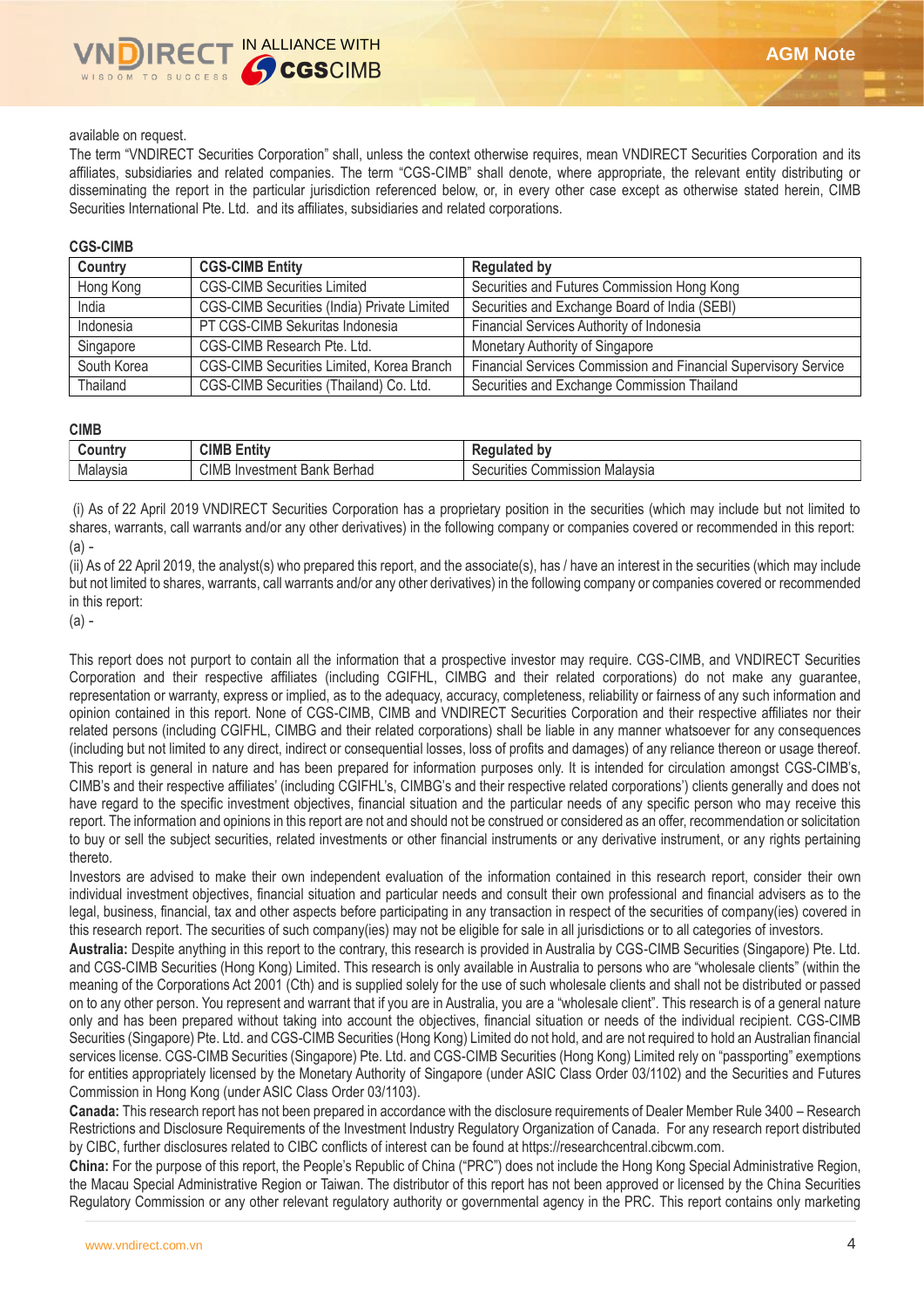

information. The distribution of this report is not an offer to buy or sell to any person within or outside PRC or a solicitation to any person within or outside of PRC to buy or sell any instruments described herein. This report is being issued outside the PRC to a limited number of institutional investors and may not be provided to any person other than the original recipient and may not be reproduced or used for any other purpose. **France:** Only qualified investors within the meaning of French law shall have access to this report. This report shall not be considered as an offer to subscribe to, or used in connection with, any offer for subscription or sale or marketing or direct or indirect distribution of financial instruments and it is not intended as a solicitation for the purchase of any financial instrument.

**Germany:** This report is only directed at persons who are professional investors as defined in sec 31a(2) of the German Securities Trading Act (WpHG). This publication constitutes research of a non-binding nature on the market situation and the investment instruments cited here at the time of the publication of the information.

The current prices/yields in this issue are based upon closing prices from Bloomberg as of the day preceding publication. Please note that neither the German Federal Financial Supervisory Agency (BaFin), nor any other supervisory authority exercises any control over the content of this report.

**Hong Kong:** This report is issued and distributed in Hong Kong by CGS-CIMB Securities (Hong Kong) Limited ("CHK") which is licensed in Hong Kong by the Securities and Futures Commission for Type 1 (dealing in securities), Type 4 (advising on securities) and Type 6 (advising on corporate finance) activities. Any investors wishing to purchase or otherwise deal in the securities covered in this report should contact the Head of Sales at CGS-CIMB Securities (Hong Kong) Limited. The views and opinions in this research report are of VNDIRECT Securities Corporation as of the date hereof and are subject to change. If the Financial Services and Markets Act of the United Kingdom or the rules of the Financial Conduct Authority apply to a recipient, our obligations owed to such recipient therein are unaffected. CHK has no obligation to update its opinion or the information in this research report.

This publication is strictly confidential and is for private circulation only to clients of CHK.

CHK does not make a market on other securities mentioned in the report.

**India:** This report is issued and distributed in India by CGS-CIMB Securities (India) Private Limited ("CIMB India") which is registered with the National Stock Exchange of India Limited and BSE Limited as a trading and clearing member under the Securities and Exchange Board of India (Stock Brokers and Sub-Brokers) Regulations, 1992. In accordance with the provisions of Regulation 4(g) of the Securities and Exchange Board of India (Investment Advisers) Regulations, 2013, CGS-CIMB India is not required to seek registration with the Securities and Exchange Board of India ("SEBI") as an Investment Adviser. CGS-CIMB India is registered with SEBI as a Research Analyst pursuant to the SEBI (Research Analysts) Regulations, 2014 ("Regulations").

This report does not take into account the particular investment objectives, financial situations, or needs of the recipients. It is not intended for and does not deal with prohibitions on investment due to law/jurisdiction issues etc. which may exist for certain persons/entities. Recipients should rely on their own investigations and take their own professional advice before investment.

The report is not a "prospectus" as defined under Indian Law, including the Companies Act, 2013, and is not, and shall not be, approved by, or filed or registered with, any Indian regulator, including any Registrar of Companies in India, SEBI, any Indian stock exchange, or the Reserve Bank of India. No offer, or invitation to offer, or solicitation of subscription with respect to any such securities listed or proposed to be listed in India is being made, or intended to be made, to the public, or to any member or section of the public in India, through or pursuant to this report. The research analysts, strategists or economists principally responsible for the preparation of this research report are segregated from the other activities of CGS-CIMB India and they have received compensation based upon various factors, including quality, accuracy and value of research, firm profitability or revenues, client feedback and competitive factors. Research analysts', strategists' or economists' compensation is not linked to investment banking or capital markets transactions performed or proposed to be performed by CGS-CIMB India or its affiliates. CIMB India has not received any compensation from the companies mentioned in the report in the past 12 months.

**Indonesia:** This report is issued and distributed by PT CGS-CIMB Sekuritas Indonesia ("CGS-CIMB Indonesia"). The views and opinions in this research report are our own as of the date hereof and are subject to change. CGS-CIMB Indonesia has no obligation to update its opinion or the information in this research report. Neither this report nor any copy hereof may be distributed in Indonesia or to any Indonesian citizens wherever they are domiciled or to Indonesian residents except in compliance with applicable Indonesian capital market laws and regulations. This research report is not an offer of securities in Indonesia. The securities referred to in this research report have not been registered with the Financial Services Authority (Otoritas Jasa Keuangan) pursuant to relevant capital market laws and regulations, and may not be offered or sold within the territory of the Republic of Indonesia or to Indonesian citizens through a public offering or in circumstances which constitute an offer within the meaning of the Indonesian capital market law and regulations.

**Ireland:** CGS-CIMB is not an investment firm authorised in the Republic of Ireland and no part of this document should be construed as CGS-CIMB acting as, or otherwise claiming or representing to be, an investment firm authorised in the Republic of Ireland.

**Malaysia:** This report is distributed by CIMB solely for the benefit of and for the exclusive use of our clients. CIMB has no obligation to update, revise or reaffirm its opinion or the information in this research reports after the date of this report.

**New Zealand:** In New Zealand, this report is for distribution only to persons who are wholesale clients pursuant to section 5C of the Financial Advisers Act 2008.

**Singapore:** This report is issued and distributed by CGS-CIMB Research Pte Ltd ("CGS-CIMBR"). CGS-CIMBR is a financial adviser licensed under the Financial Advisers Act, Cap 110 ("FAA") for advising on investment products, by issuing or promulgating research analyses or research reports, whether in electronic, print or other form. Accordingly CGS-CIMBR is a subject to the applicable rules under the FAA unless it is able to avail itself to any prescribed exemptions.

Recipients of this report are to contact CGS-CIMB Research Pte Ltd, 50 Raffles Place, #16-02 Singapore Land Tower, Singapore in respect of any matters arising from, or in connection with this report. CGS-CIMBR has no obligation to update its opinion or the information in this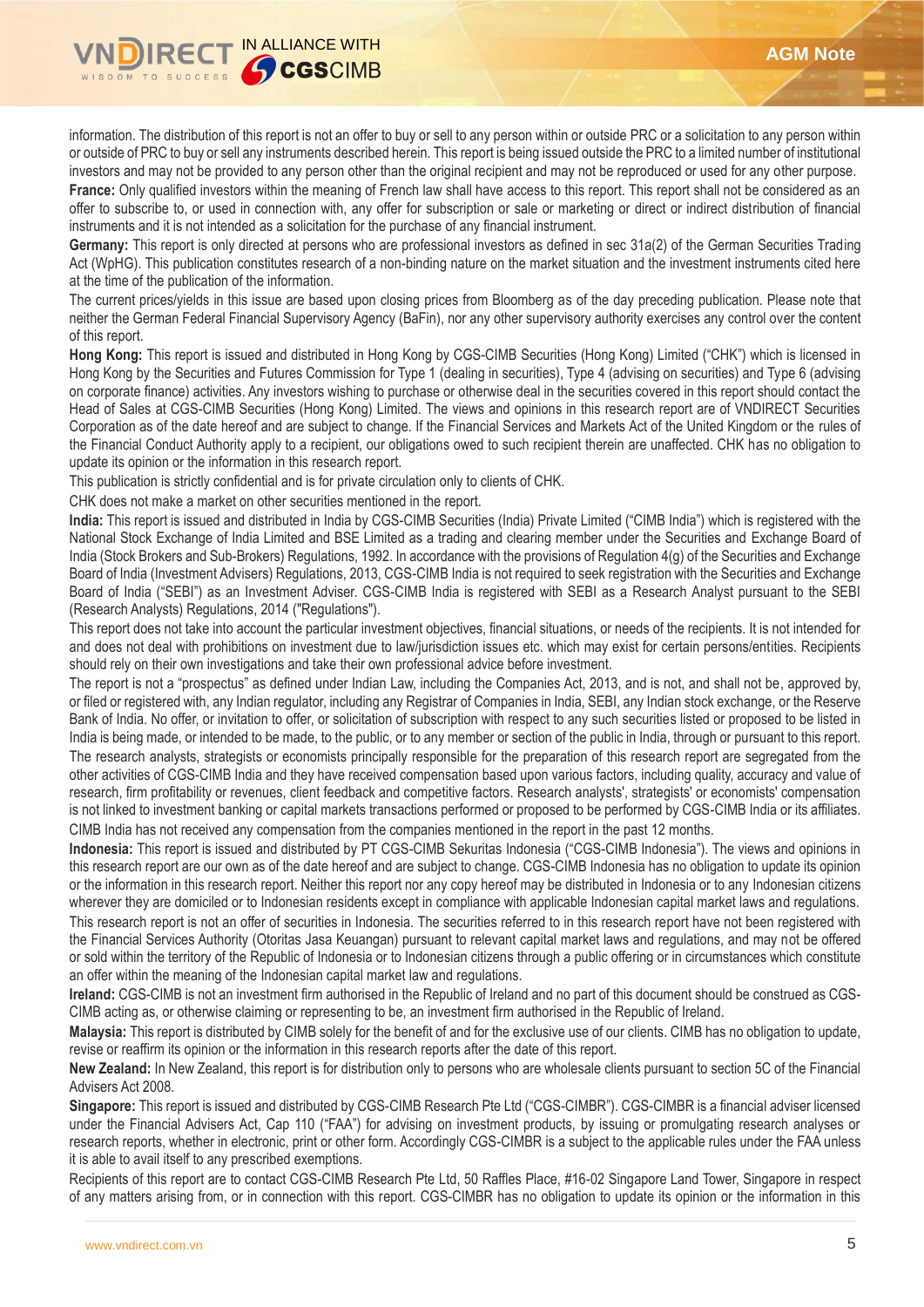

research report. This publication is strictly confidential and is for private circulation only. If you have not been sent this report by CGS-CIMBR directly, you may not rely, use or disclose to anyone else this report or its contents.

If the recipient of this research report is not an accredited investor, expert investor or institutional investor, CGS-CIMBR accepts legal responsibility for the contents of the report without any disclaimer limiting or otherwise curtailing such legal responsibility. If the recipient is an accredited investor, expert investor or institutional investor, the recipient is deemed to acknowledge that CGS-CIMBR is exempt from certain requirements under the FAA and its attendant regulations, and as such, is exempt from complying with the following : (a) Section 25 of the FAA (obligation to disclose product information);

(b) Section 27 (duty not to make recommendation with respect to any investment product without having a reasonable basis where you may be reasonably expected to rely on the recommendation) of the FAA;

(c) MAS Notice on Information to Clients and Product Information Disclosure [Notice No. FAA-N03];

(d) MAS Notice on Recommendation on Investment Products [Notice No. FAA-N16];

(e) Section 36 (obligation on disclosure of interest in securities), and

(f) any other laws, regulations, notices, directive, guidelines, circulars and practice notes which are relates to the above, to the extent permitted by applicable laws, as may be amended from time to time, and any other laws, regulations, notices, directive, guidelines, circulars, and practice notes as we may notify you from time to time. In addition, the recipient who is an accredited investor, expert investor or institutional investor acknowledges that a CGS-CIMBR is exempt from Section 27 of the FAA, the recipient will also not be able to file a civil claim against CGS-CIMBR for any loss or damage arising from the recipient's reliance on any recommendation made by CGS-CIMBR which would otherwise be a right that is available to the recipient under Section 27 of the FAA, the recipient will also not be able to file a civil claim against CGS-CIMBR for any loss or damage arising from the recipient's reliance on any recommendation made by CGS-CIMBR which would otherwise be a right that is available to the recipient under Section 27 of the FAA.

CGS-CIMBR, its affiliates and related corporations, their directors, associates, connected parties and/or employees may own or have positions in securities of the company(ies) covered in this research report or any securities related thereto and may from time to time add to or dispose of, or may be materially interested in, any such securities. Further, CGS-CIMBR, its affiliates and its related corporations do and seek to do business with the company(ies) covered in this research report and may from time to time act as market maker or have assumed an underwriting commitment in securities of such company(ies), may sell them to or buy them from customers on a principal basis and may also perform or seek to perform significant investment banking, advisory, underwriting or placement services for or relating to such company(ies) as well as solicit such investment, advisory or other services from any entity mentioned in this report.

As of 22 April 2019,, CIMBR does not have a proprietary position in the recommended securities in this report.

CGS-CIMBR does not make a market on the securities mentioned in the report.

**South Korea:** This report is issued and distributed in South Korea by CGS-CIMB Securities (Hong Kong) Limited, Korea Branch ("CGS-CIMB Korea") which is licensed as a cash equity broker, and regulated by the Financial Services Commission and Financial Supervisory Service of Korea. In South Korea, this report is for distribution only to professional investors under Article 9(5) of the Financial Investment Services and Capital Market Act of Korea ("FSCMA").

**Spain:** This document is a research report and it is addressed to institutional investors only. The research report is of a general nature and not personalised and does not constitute investment advice so, as the case may be, the recipient must seek proper advice before adopting any investment decision. This document does not constitute a public offering of securities.

CGS-CIMB is not registered with the Spanish Comision Nacional del Mercado de Valores to provide investment services.

**Sweden:** This report contains only marketing information and has not been approved by the Swedish Financial Supervisory Authority. The distribution of this report is not an offer to sell to any person in Sweden or a solicitation to any person in Sweden to buy any instruments described herein and may not be forwarded to the public in Sweden.

**Switzerland:** This report has not been prepared in accordance with the recognized self-regulatory minimal standards for research reports of banks issued by the Swiss Bankers' Association (Directives on the Independence of Financial Research).

**Thailand:** This report is issued and distributed by CGS-CIMB Securities (Thailand) Co. Ltd. ("CGS-CIMB Thailand") based upon sources believed to be reliable (but their accuracy, completeness or correctness is not guaranteed). The statements or expressions of opinion herein were arrived at after due and careful consideration for use as information for investment. Such opinions are subject to change without notice and CGS-CIMB Thailand has no obligation to update its opinion or the information in this research report.

CGS-CIMB Thailand may act or acts as Market Maker, and issuer and offerer of Derivative Warrants and Structured Note which may have the following securities as its underlying securities. Investors should carefully read and study the details of the derivative warrants in the prospectus before making investment decisions.

AAV, ADVANC, AMATA, ANAN, AOT, AP, BA, BANPU, BBL, BCH, BCP, BCPG, BDMS, BEAUTY, BEC, BEM, BJC, BH, BIG, BLA, BLAND, BPP, BTS, CBG, CENTEL, CHG, CK, CKP, COM7, CPALL, CPF, CPN, DELTA, DTAC, EA, EGCO, EPG, GFPT, GLOBAL, GLOW, GPSC, GUNKUL, HMPRO, INTUCH, IRPC, ITD, IVL, KBANK, KCE, KKP, KTB, KTC, LH, LHBANK, LPN, MAJOR, MALEE, MEGA, MINT, MONO, MTLS, PLANB, PSH, PTL, PTG, PTT, PTTEP, PTTGC, QH, RATCH, ROBINS, S, SAWAD, SCB, SCC, SCCC, SIRI, SPALI, SPRC, STEC, STPI, SUPER, TASCO, TCAP, THAI, THANI, THCOM, TISCO, TKN, TMB, TOP, TPIPL, TRUE, TTA, TU, TVO, UNIQ, VGI, WHA, WORK.

#### **Corporate Governance Report:**

The disclosure of the survey result of the Thai Institute of Directors Association ("IOD") regarding corporate governance is made pursuant to the policy of the Office of the Securities and Exchange Commission. The survey of the IOD is based on the information of a company listed on the Stock Exchange of Thailand and the Market for Alternative Investment disclosed to the public and able to be accessed by a general public investor. The result, therefore, is from the perspective of a third party. It is not an evaluation of operation and is not based on inside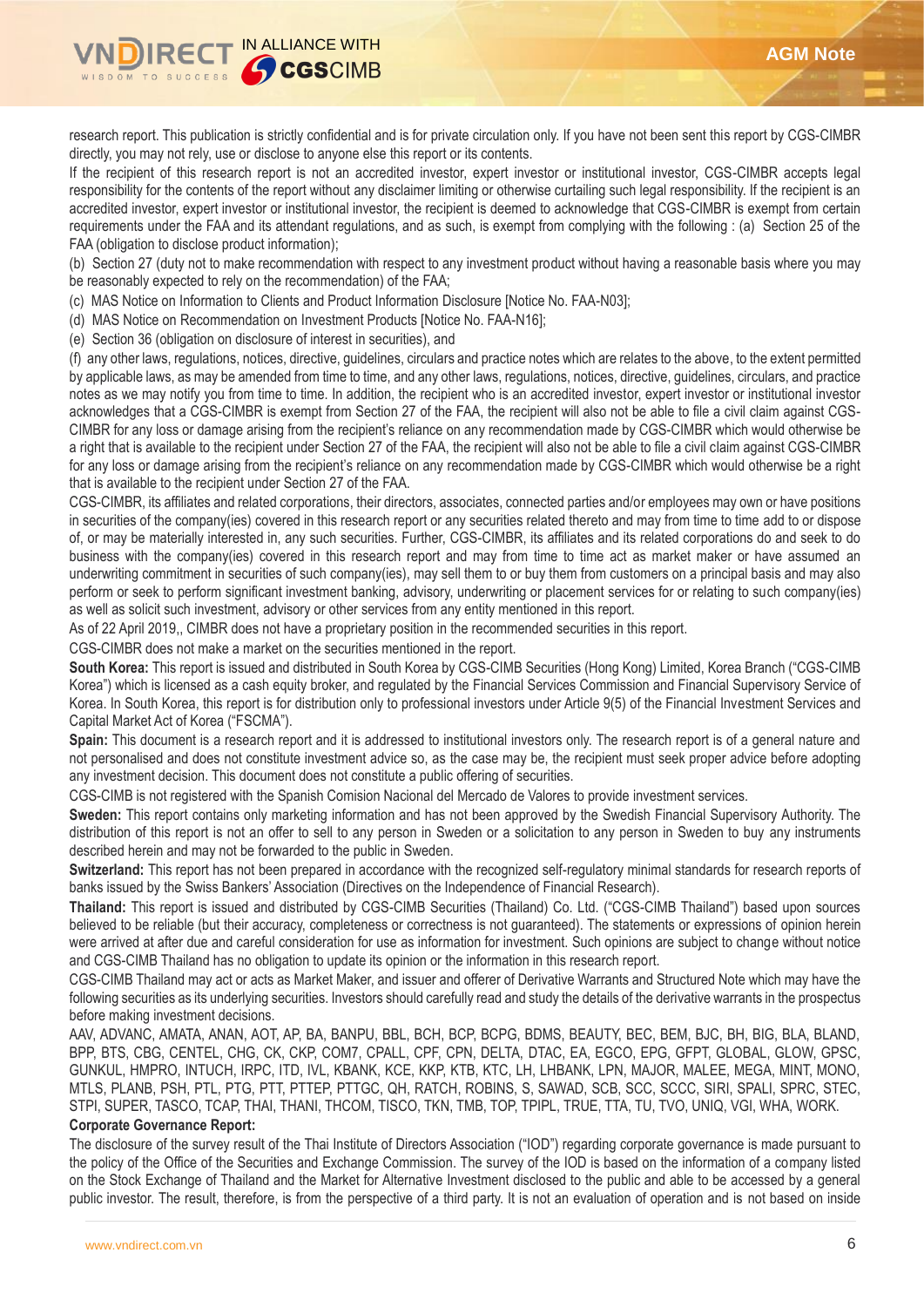#### information.

The survey result is as of the date appearing in the Corporate Governance Report of Thai Listed Companies. As a result, the survey result may be changed after that date. CGS-CIMB Thailand does not confirm nor certify the accuracy of such survey result.

| 100<br>90<br>70<br>$\overline{\phantom{a}}$<br>$\overline{\phantom{a}}$<br>0 <sup>0</sup><br>00<br>-<br>.Nc<br>- - - - -<br><b>DIDAO</b><br>$\sim$<br>ourvey<br><b>Below</b><br>Range:<br>೦೮<br>U UI<br>nu<br> |              |           |               |      |     |               |
|----------------------------------------------------------------------------------------------------------------------------------------------------------------------------------------------------------------|--------------|-----------|---------------|------|-----|---------------|
|                                                                                                                                                                                                                |              |           |               |      |     | <b>Result</b> |
| ື                                                                                                                                                                                                              | Description: | Excellent | G000<br>\/Arv | Gooc | N/A |               |

**United Arab Emirates:** The distributor of this report has not been approved or licensed by the UAE Central Bank or any other relevant licensing authorities or governmental agencies in the United Arab Emirates. This report is strictly private and confidential and has not been reviewed by, deposited or registered with UAE Central Bank or any other licensing authority or governmental agencies in the United Arab Emirates. This report is being issued outside the United Arab Emirates to a limited number of institutional investors and must not be provided to any person other than the original recipient and may not be reproduced or used for any other purpose. Further, the information contained in this report is not intended to lead to the sale of investments under any subscription agreement or the conclusion of any other contract of whatsoever nature within the territory of the United Arab Emirates.

**United Kingdom and European Economic Area (EEA):** In the United Kingdom and European Economic Area, this material is also being distributed by CGS-CIMB Securities (UK) Limited ("CGS-CIMB UK"). CGS-CIMB UK is authorized and regulated by the Financial Conduct Authority and its registered office is at 27 Knightsbridge, London, SW1X7YB. The material distributed by CGS-CIMB UK has been prepared in accordance with CGS-CIMB's policies for managing conflicts of interest arising as a result of publication and distribution of this material. This material is for distribution only to, and is solely directed at, selected persons on the basis that those persons: (a) are eligible counterparties and professional clients of CGS-CIMB UK; (b) have professional experience in matters relating to investments falling within Article 19(5) of the Financial Services and Markets Act 2000 (Financial Promotion) Order 2005 (as amended, the "Order"), (c) fall within Article 49(2)(a) to (d) ("high net worth companies, unincorporated associations etc") of the Order; (d) are outside the United Kingdom subject to relevant regulation in each jurisdiction, material(all such persons together being referred to as "relevant persons"). This material is directed only at relevant persons and must not be acted on or relied on by persons who are not relevant persons. Any investment or investment activity to which this material relates is available only to relevant persons and will be engaged in only with relevant persons.

Where this material is labelled as non-independent, it does not provide an impartial or objective assessment of the subject matter and does not constitute independent "research" (cannot remove research from here under the applicable rules of the Financial Conduct Authority in the UK. Consequently, any such non-independent material will not have been prepared in accordance with legal requirements designed to promote the independence of research (cannot remove research from here) and will not subject to any prohibition on dealing ahead of the dissemination of research. Any such non-independent material must be considered as a marketing communication.

**United States:** This research report is distributed in the United States of America by CGS-CIMB Securities (USA) Inc, a U.S. registered brokerdealer and a related company of CGS-CIMB Research Pte Ltd, PT CGS-CIMB Sekuritas Indonesia, CGS-CIMB Securities (Thailand) Co. Ltd, CGS-CIMB Securities (Hong Kong) Limited, CGS-CIMB Securities (India) Private Limited, and is distributed solely to persons who qualify as "U.S. Institutional Investors" as defined in Rule 15a-6 under the Securities and Exchange Act of 1934. This communication is only for Institutional Investors whose ordinary business activities involve investing in shares, bonds, and associated securities and/or derivative securities and who have professional experience in such investments. Any person who is not a U.S. Institutional Investor or Major Institutional Investor must not rely on this communication. The delivery of this research report to any person in the United States of America is not a recommendation to effect any transactions in the securities discussed herein, or an endorsement of any opinion expressed herein. CGS-CIMB Securities (USA) Inc. is a FINRA/SIPC member and takes responsibility for the content of this report. For further information or to place an order in any of the above-mentioned securities please contact a registered representative of CGS-CIMB Securities (USA) Inc.

CGS-CIMB Securities (USA) Inc. does not make a market on other securities mentioned in the report.

CGS-CIMB Securities (USA) Inc. has not managed or co-managed a public offering of any of the securities mentioned in the past 12 months. CGS-CIMB Securities (USA) Inc. has not received compensation for investment banking services from any of the company mentioned in the past 12 months.

CGS-CIMB Securities (USA) Inc. neither expects to receive nor intends to seek compensation for investment banking services from any of the company mentioned within the next 3 months.

**Other jurisdictions:** In any other jurisdictions, except if otherwise restricted by laws or regulations, this report is only for distribution to professional, institutional or sophisticated investors as defined in the laws and regulations of such jurisdictions.